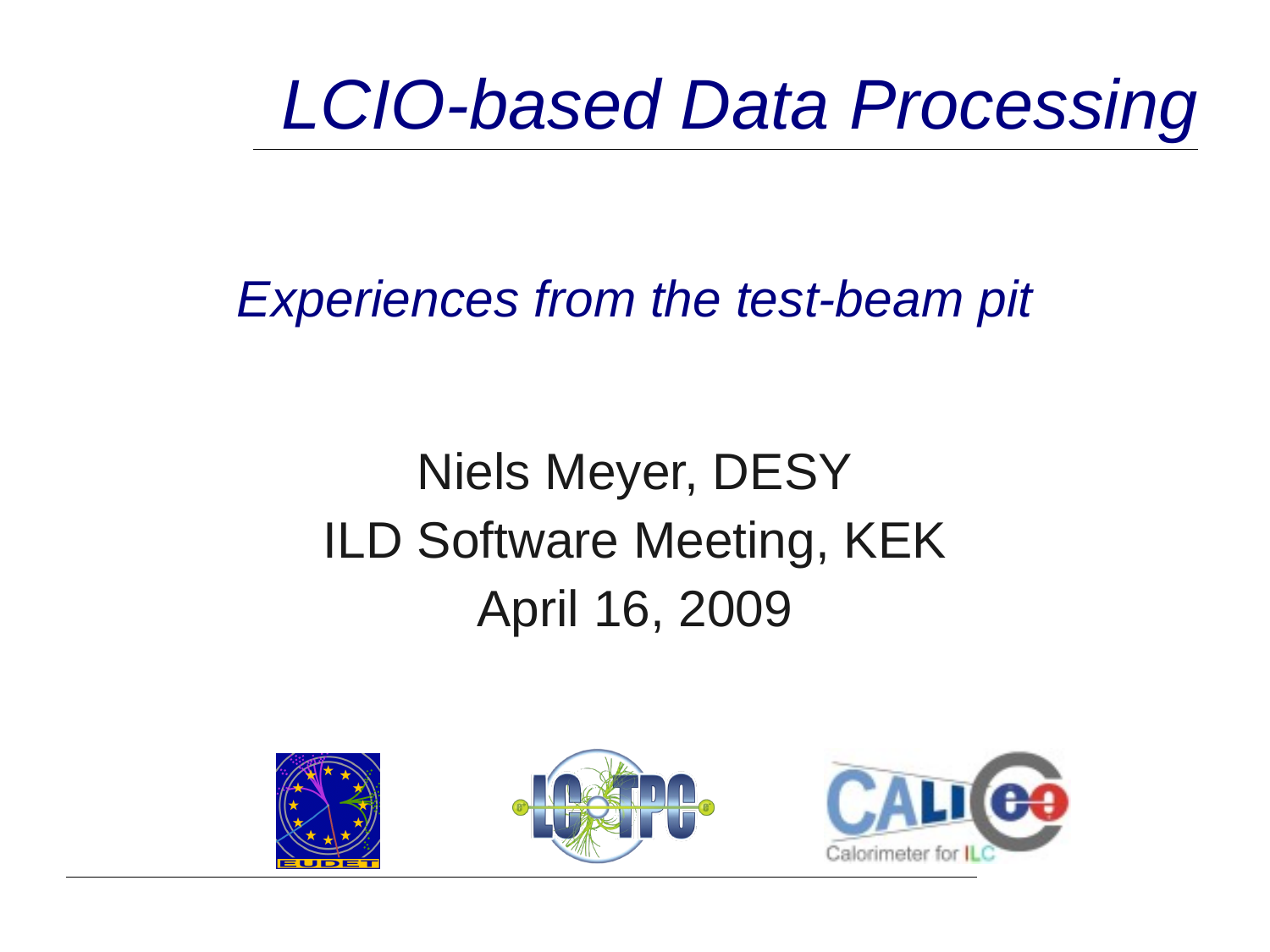# *EU Pixel Telescope*

- ➢ Vertex detector prototype, position monitor for test-beam setups
- ➢ One technology, one team
- ➢ Provided to users, so aim is to have automated, easy-touse reconstruction software
- ➢ European effort

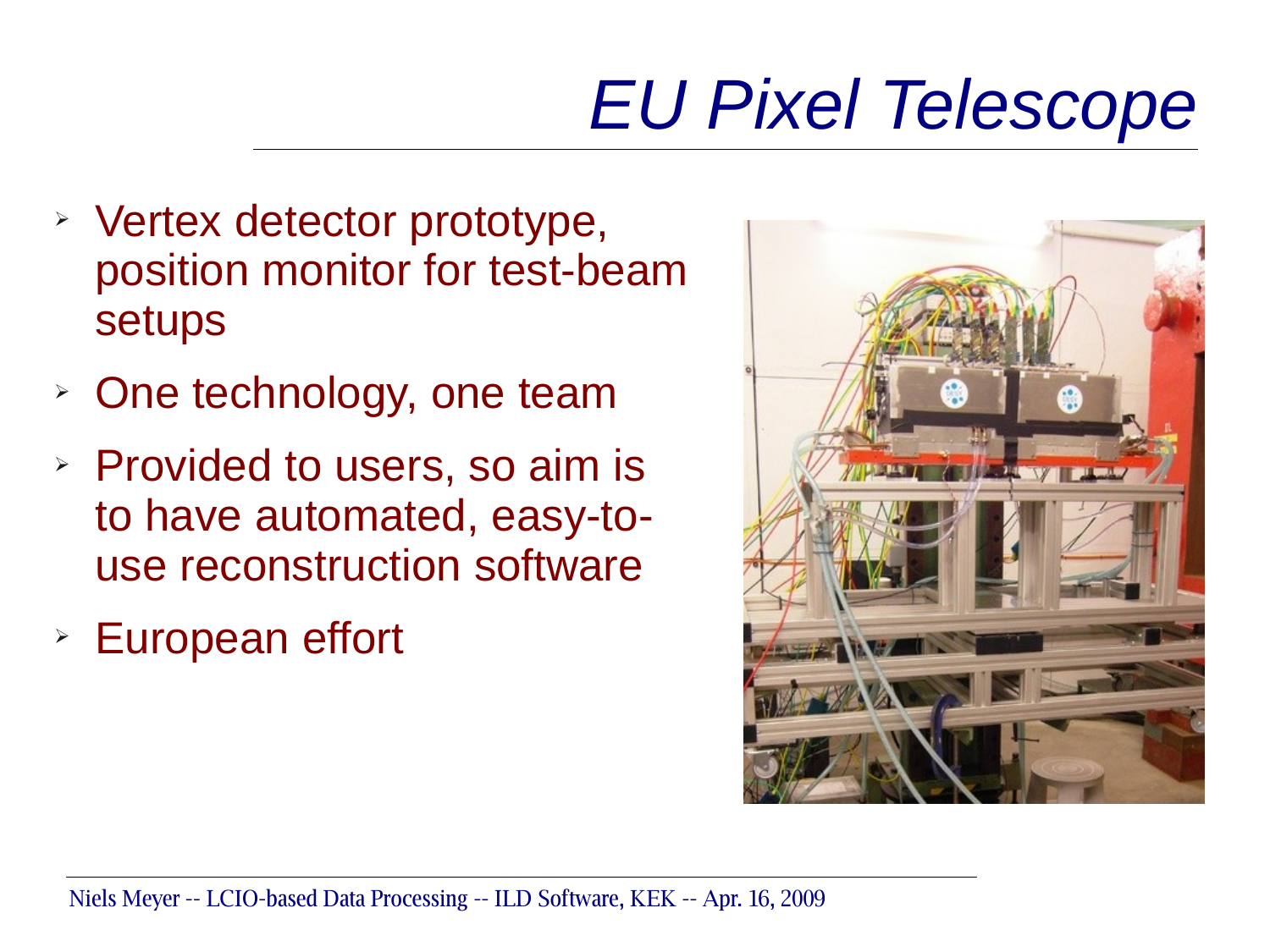#### **Analysis and reconstruction software**

- Gain as much as possible from past experience and already available and tested software tools:
	- Single sensor analysis → **sucimaPix** (INFN)
	- Eta function correction → **MAF** (IPHC )
	- Track fitting → **Analytical track fitting** and straight line fitting
	- Alignment → **Millepede II**
	- Framework → ILC Core software = **Marlin + LCIO + GEAR + (R)AIDA + CED (+ LCCD).**

- Each module is implemented in a Marlin processor
- execute all of them together, or stop after every single step
- Advantages when debugging the system
- Can offer the user different level of information

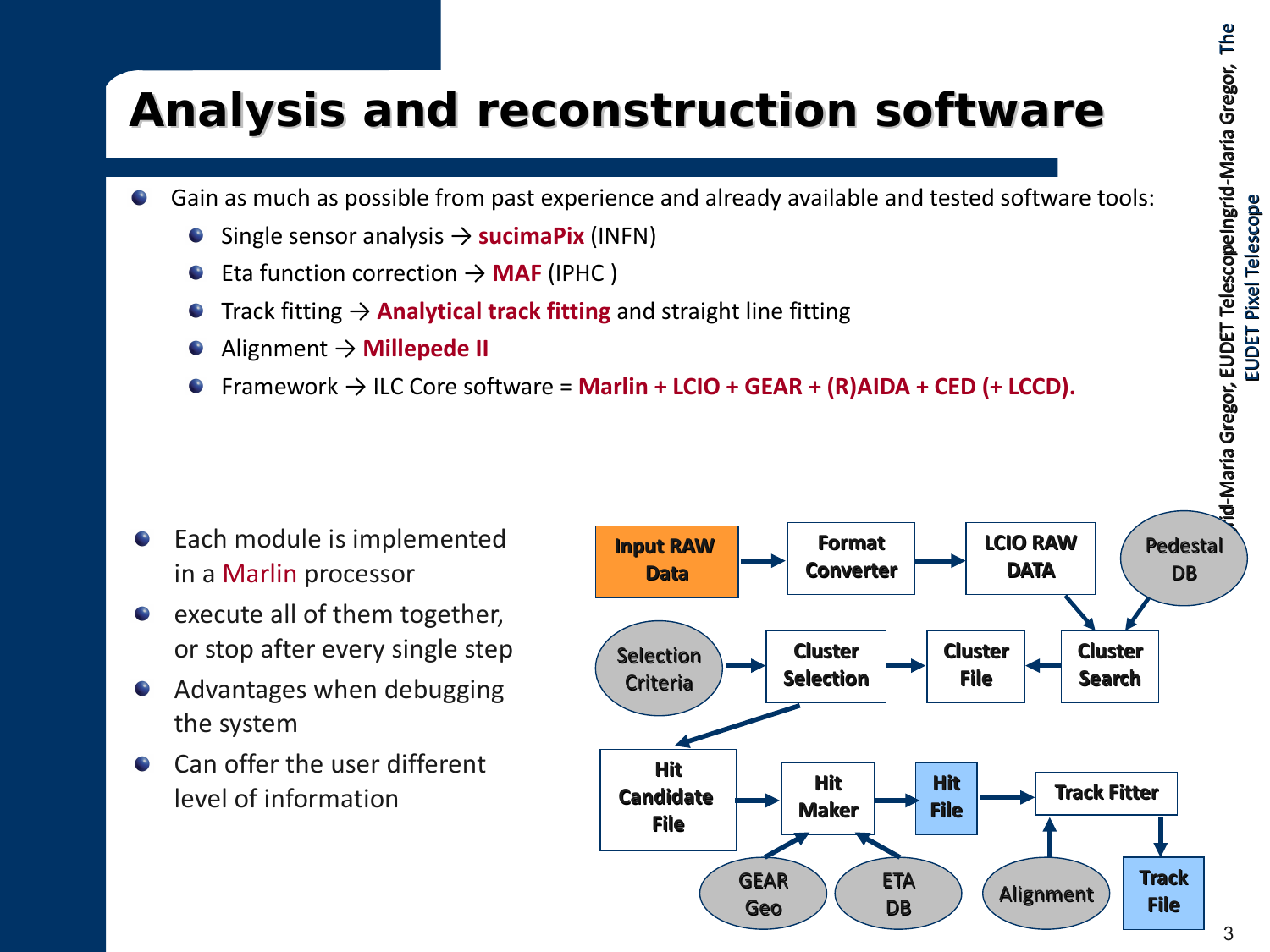# *LC-TPC Large Prototype*

- ➢ Main tracker prototype including magnetic field
- ➢ Back-plane for various readout technologies, collaborated effort
- ➢ Complex set of conditions information (electronic and surrounding)
- ➢ Inter-regional effort

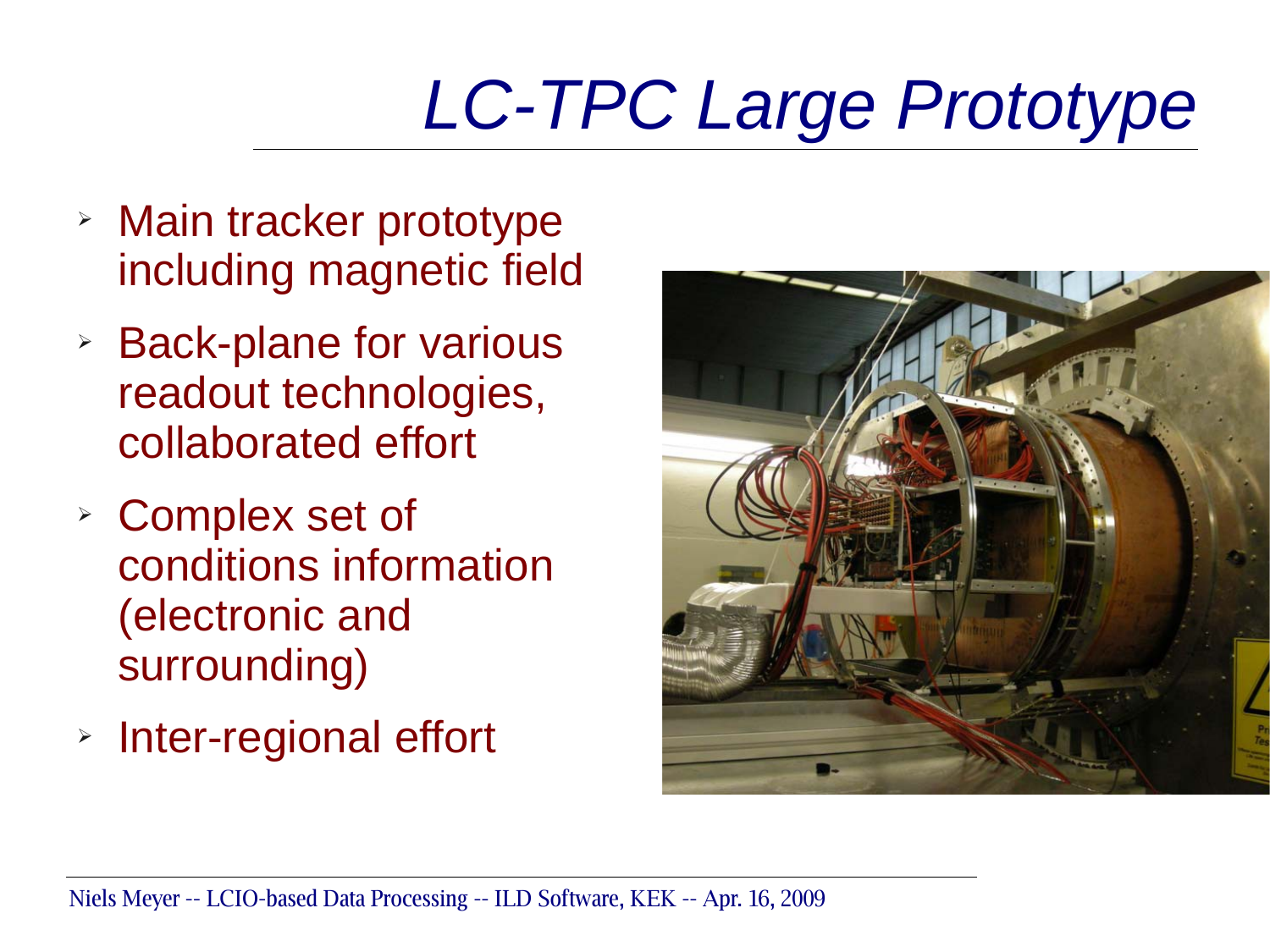## *MarlinTPC*

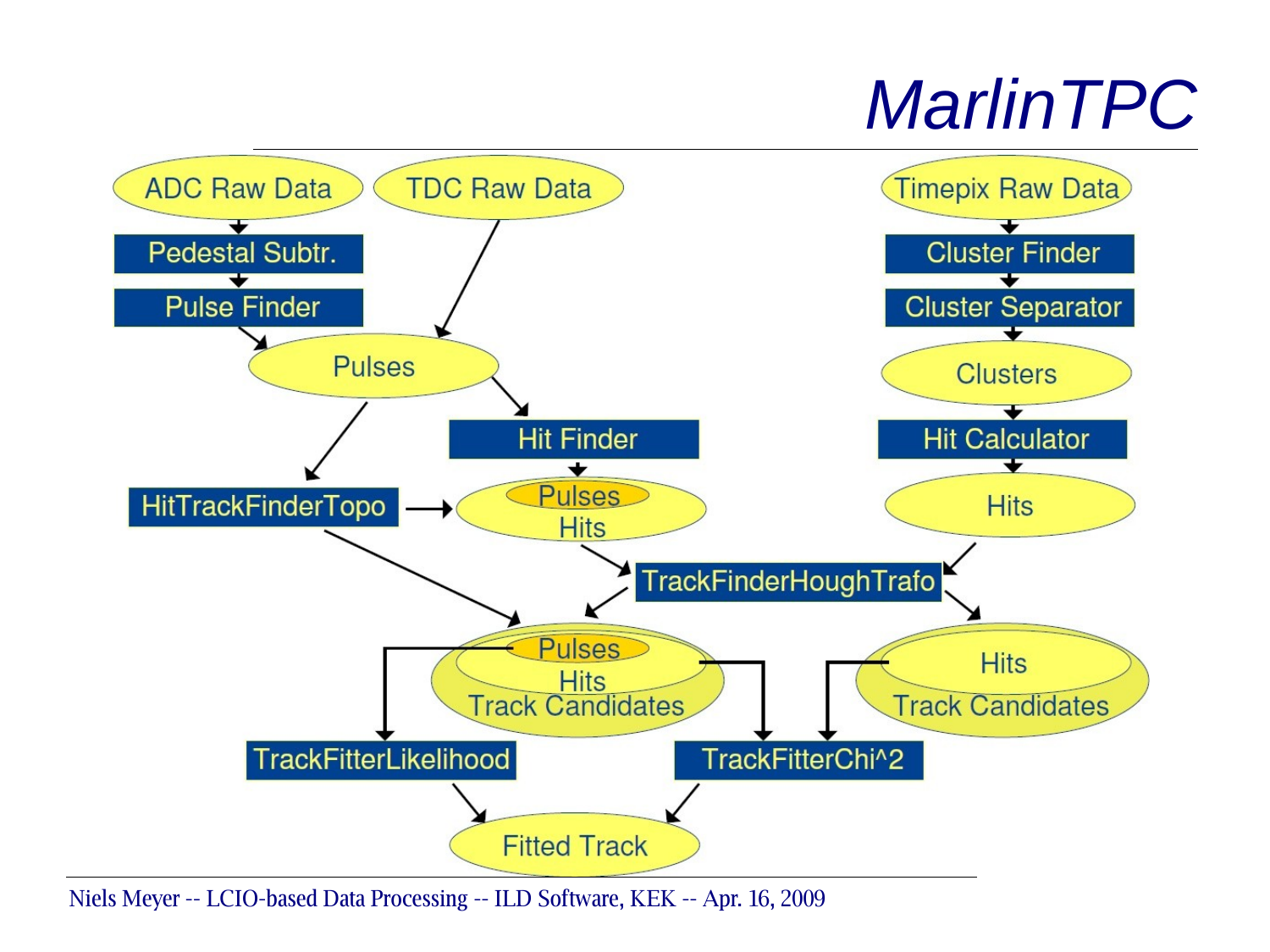# *CALICE Calorimeter Setup*

- ➢ Calorimeter prototypes for hadronic shower measurements
- ➢ So far four different detectors, more to come, collaborated structure
- ➢ Large data volume, large number of channels, complex conditions data, non-trivial geometry
- ➢ Inter-regional and interconcept effort

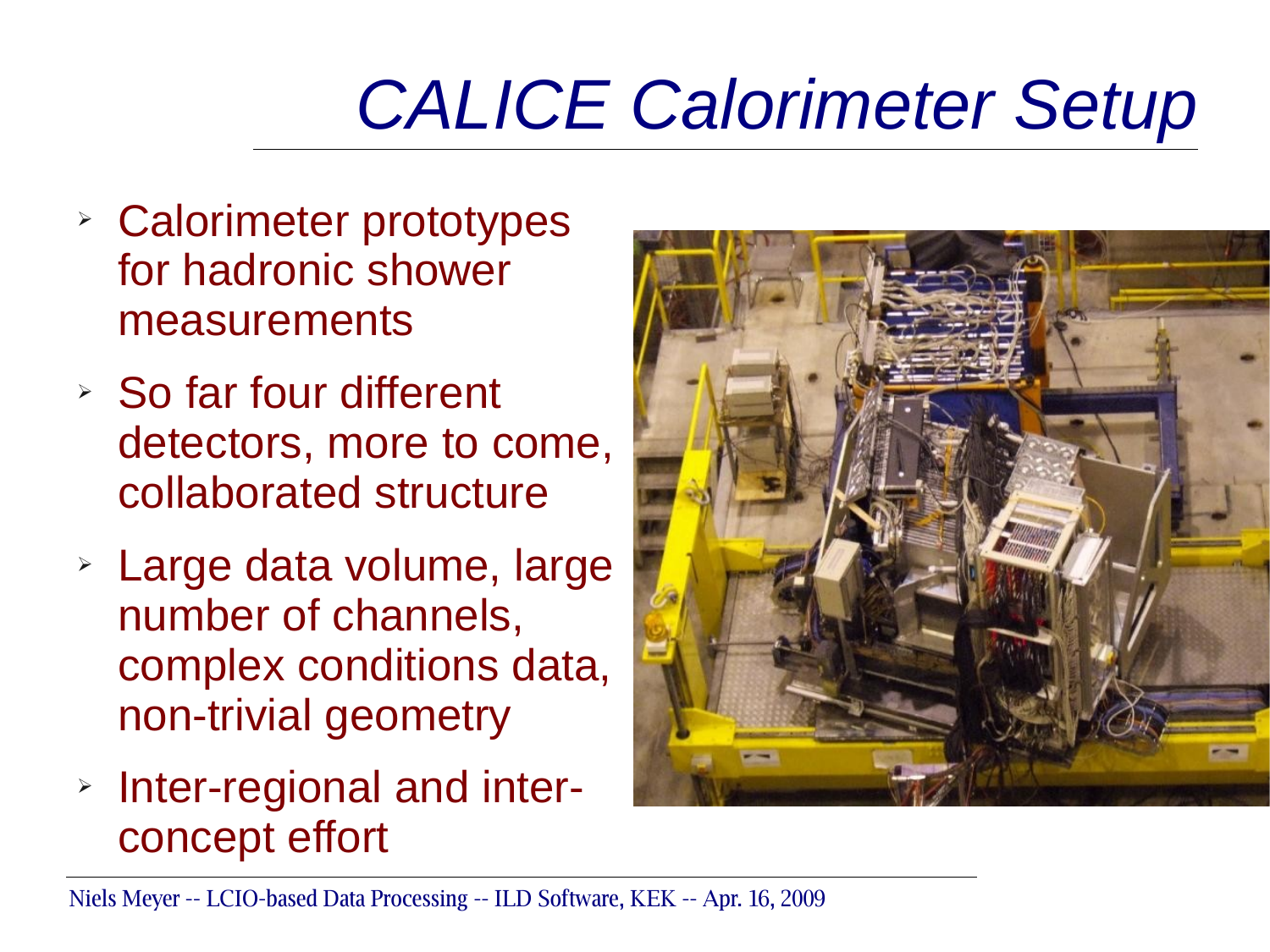#### *CALICE Data Flow*

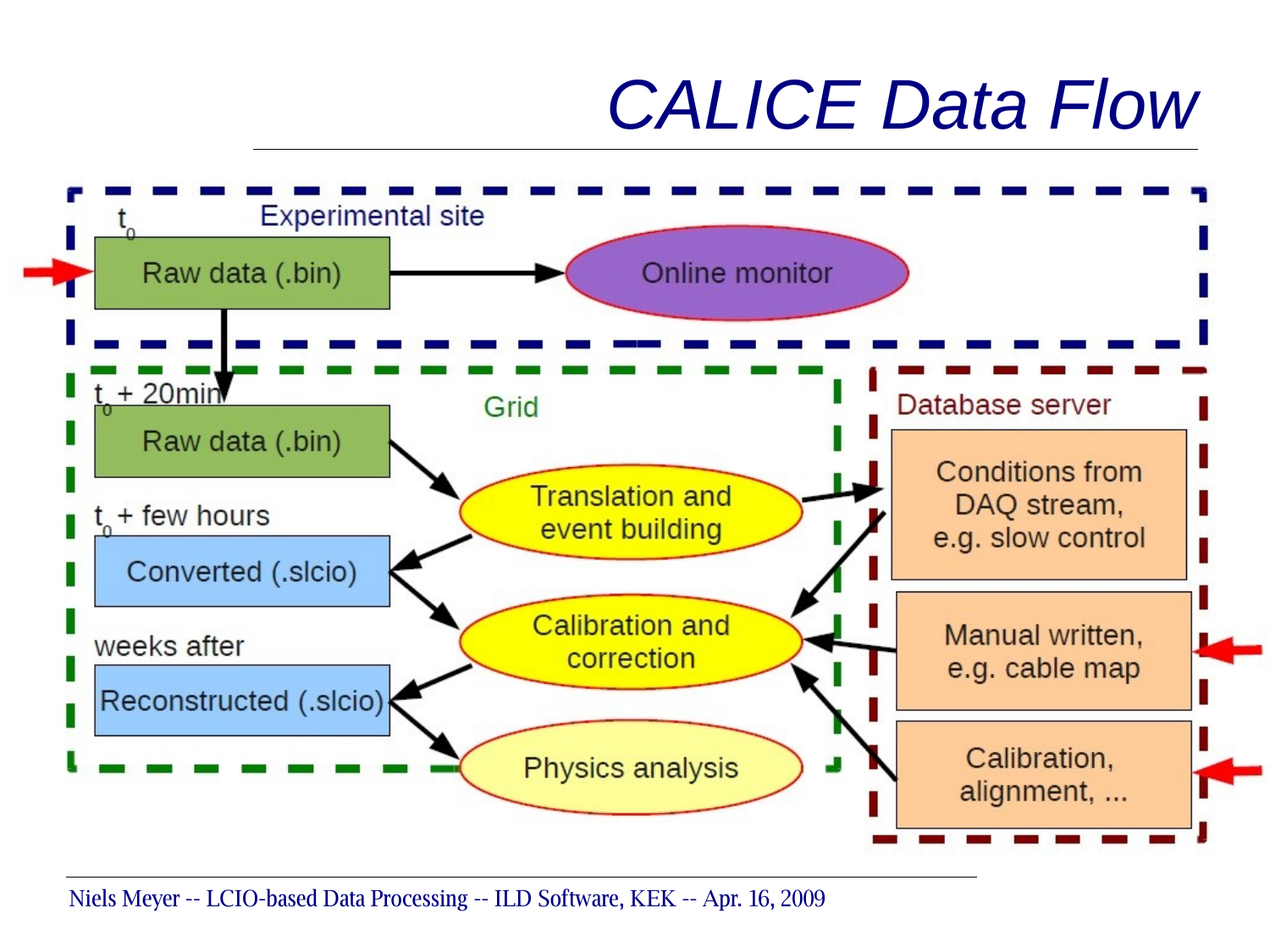## *Software Coordinates*

- ➢ All three R&D collaborations use the LDC scheme:
	- ➢ Implementations in C++
	- ➢ LCIO as data model and for data storage
	- ➢ Marlin for data processing
	- ➢ LCCD as interface to conditions data
	- ➢ MOKKA as interface to Geant4
- ➢ EU Telescope and LC-TPC also use GEAR for geometry description, CALICE has own model
- ➢ CALICE has decided to continue using this scheme also for non-European detectors (SciECal from Japan, DHCal from North America)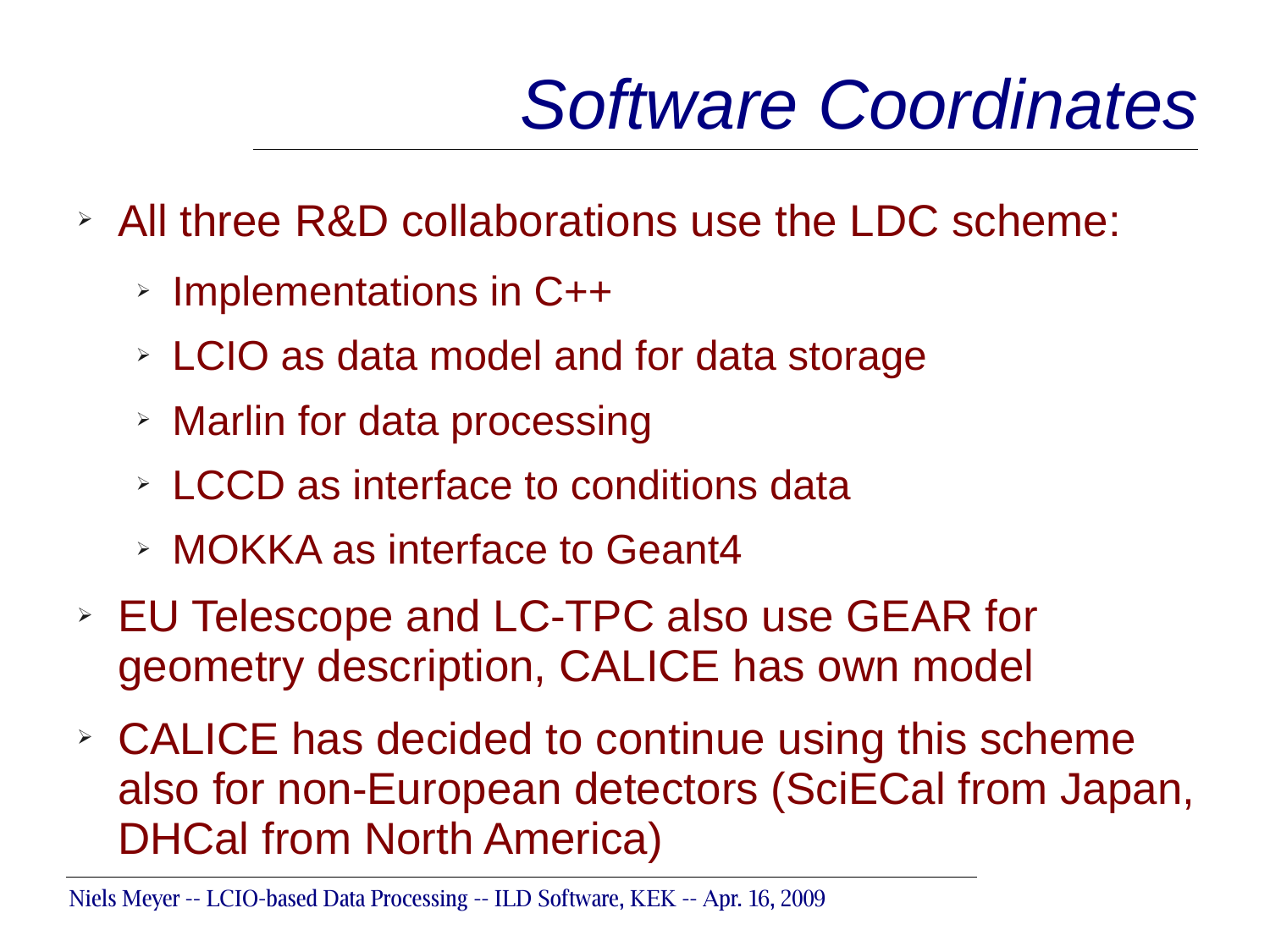### *Private Comments - LCIO*

- Most operations do not process all informations of an event. For these cases, the current I/O implementation is sub-optimal. Does not make a difference for massreconstruction, but for user analysis.
- Shortcommings in integration of user-defined classes (via LCGenericObjects)
	- Original class lost after storage/re-read, bears danger of confusing different objects with identical size
	- Often hardware-related configuration- or read-out blocks, so not of general interest for full portability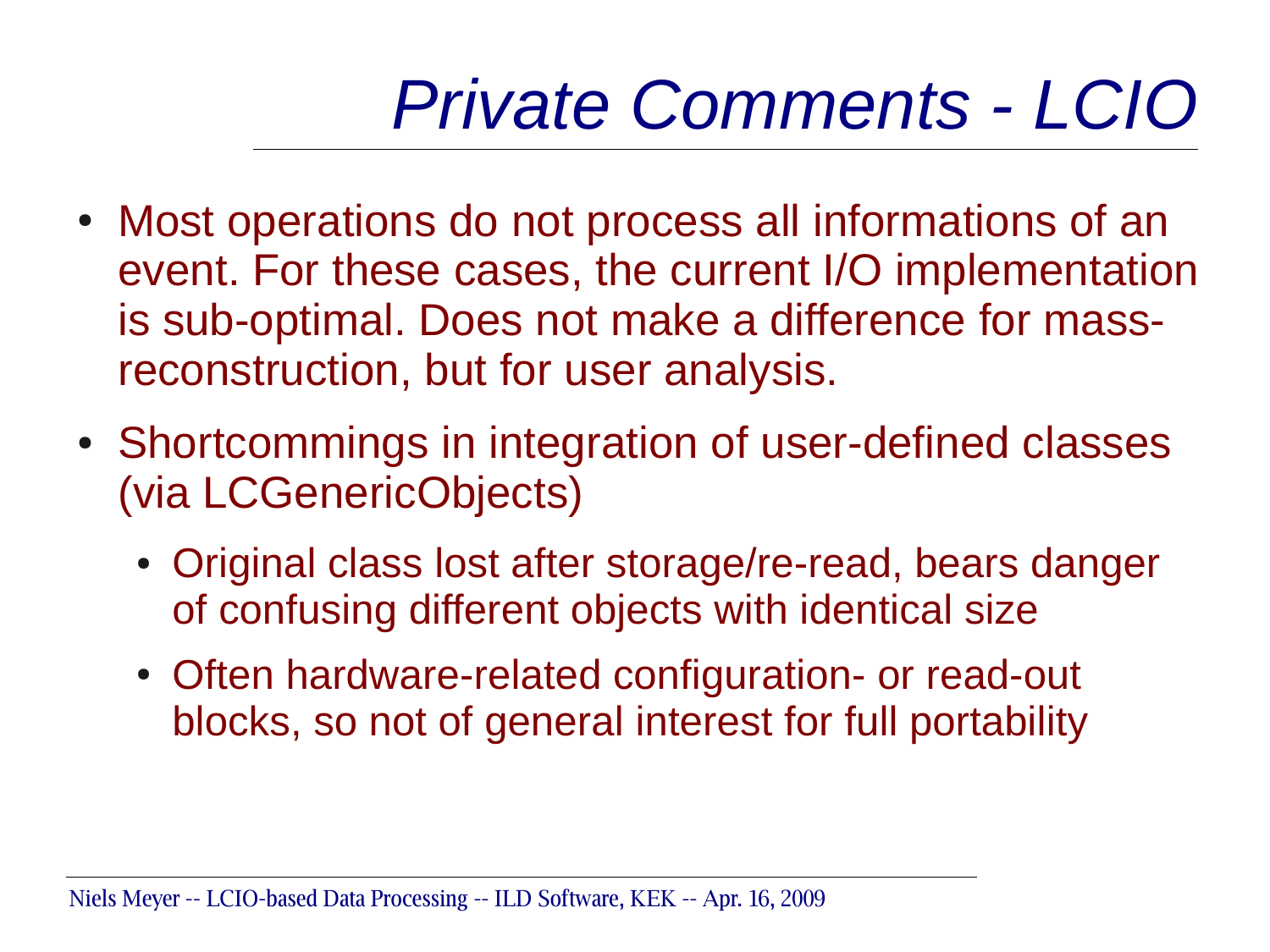### *Private Comments - Marlin*

• Marlin provides 'loop over events' to encapsulate modulare processing steps. Also processings on individual objects could be modularized. Second loop level (over one collection) of general use?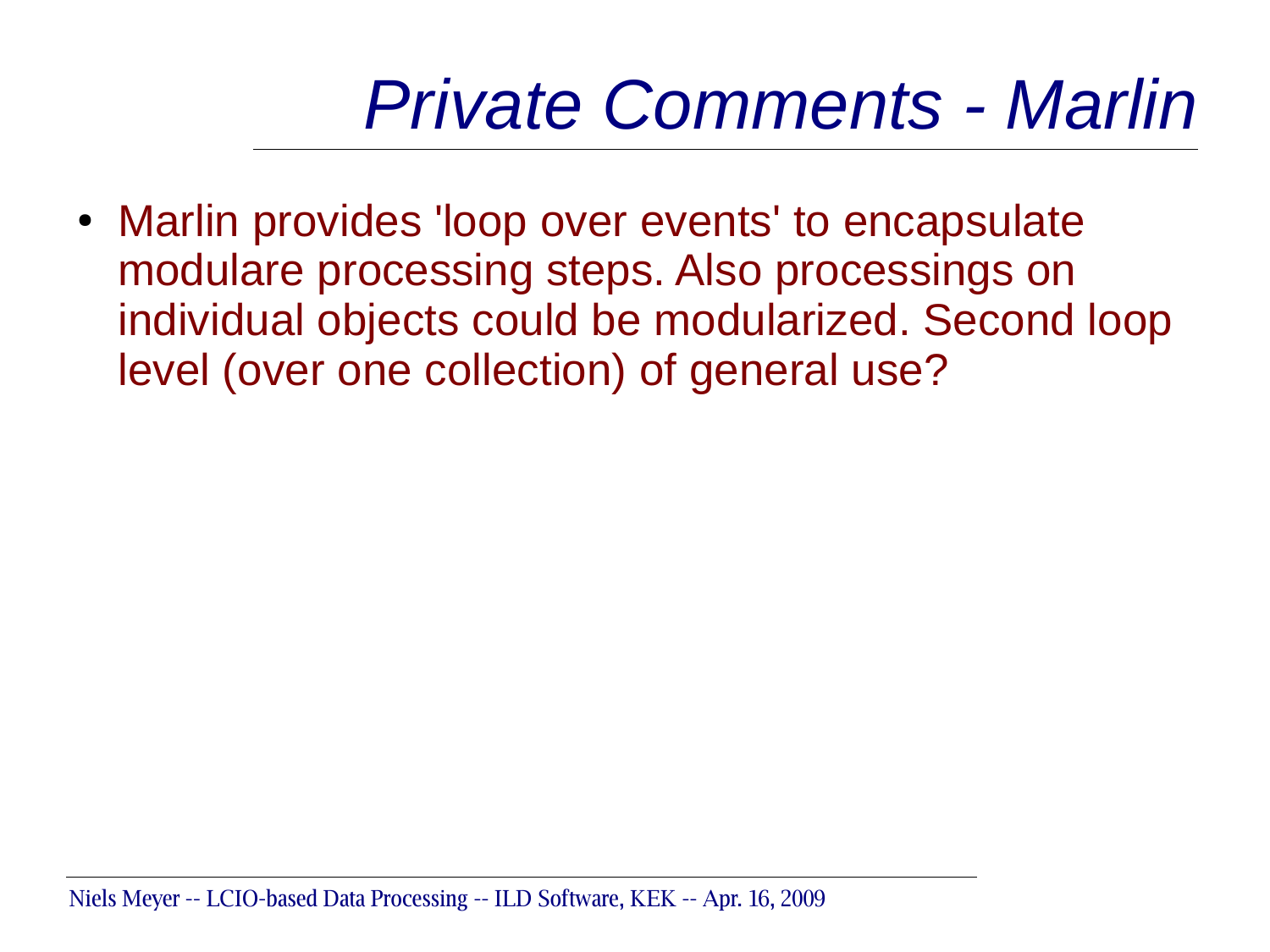## *Private Comments - LCCD*

- In principle, the LCIO/Marlin *concept* is threat-save if it was not for the change listener pattern for conditions handling. Is there a better way, e.g. by 'collection has changed'-flags?
- The only available database implementation for LCCD is based on (non-maintained) CondDBMySQL. How to provide 'code reliability' here? Who takes care of fixes, e.g. removing I/O overhead to DB server?
- Scalability: Conditions for full scale detector will be huge (current HCal calib: ~35 floats per channel). Need clever memory  $\Leftrightarrow$  CPU  $\Leftrightarrow$  I/O balancing in the future, preferably steerable.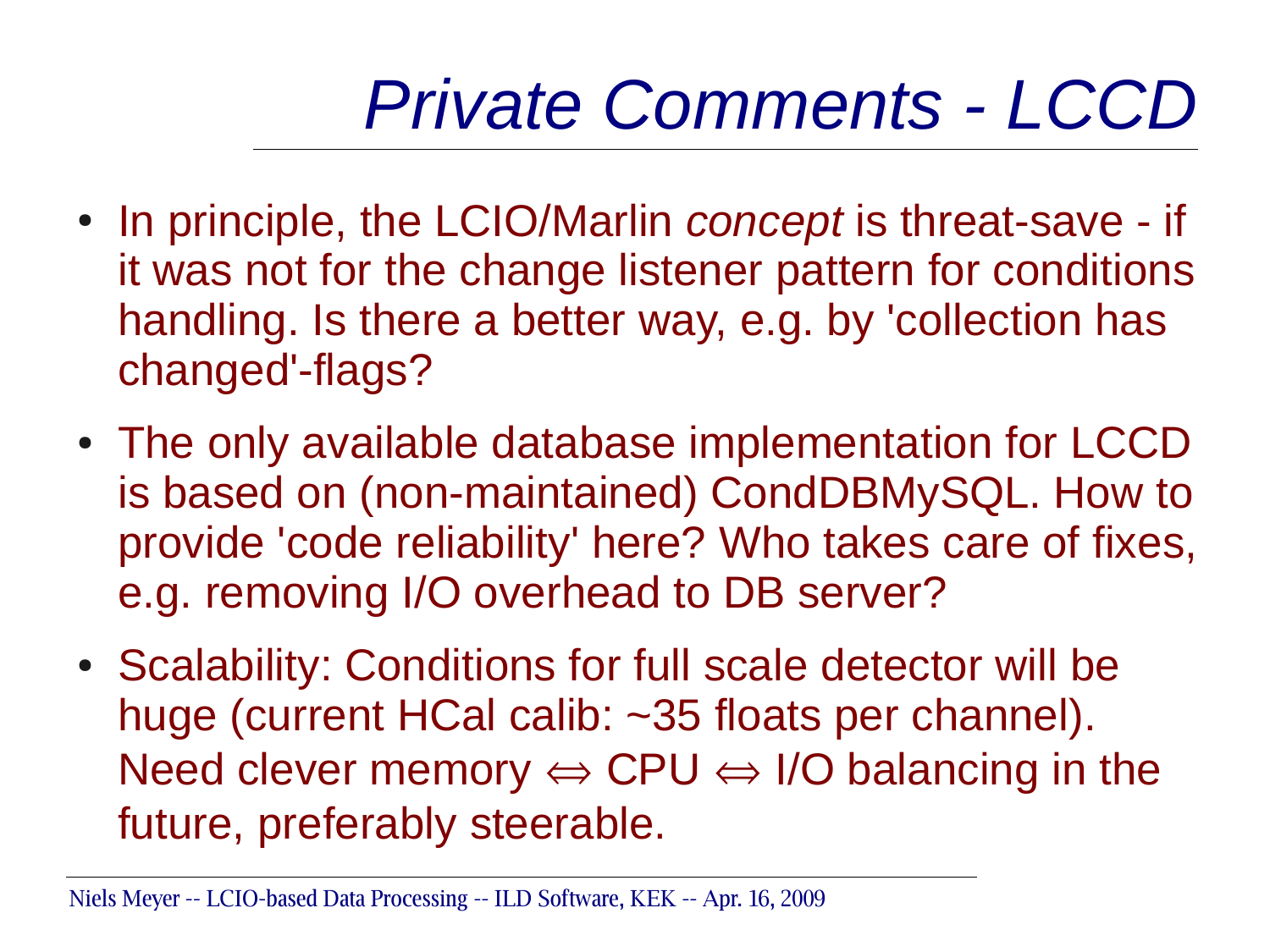### *Private Comments - Geometry*

- GEAR currently simulation-driven: geometry defined in MOKKA, fed to reconstruction by XML file - this is not a useful ansatz for test beam setups (which are very flexible) and most probably also not for a full-scale detector
- Geometry data is also conditions data, some change with time (alignment), others are fixed relations (blueprints) - natural would be LCCD-based handling
- Would want to have something that is (from the code point of view) identical in simulation and reconstruction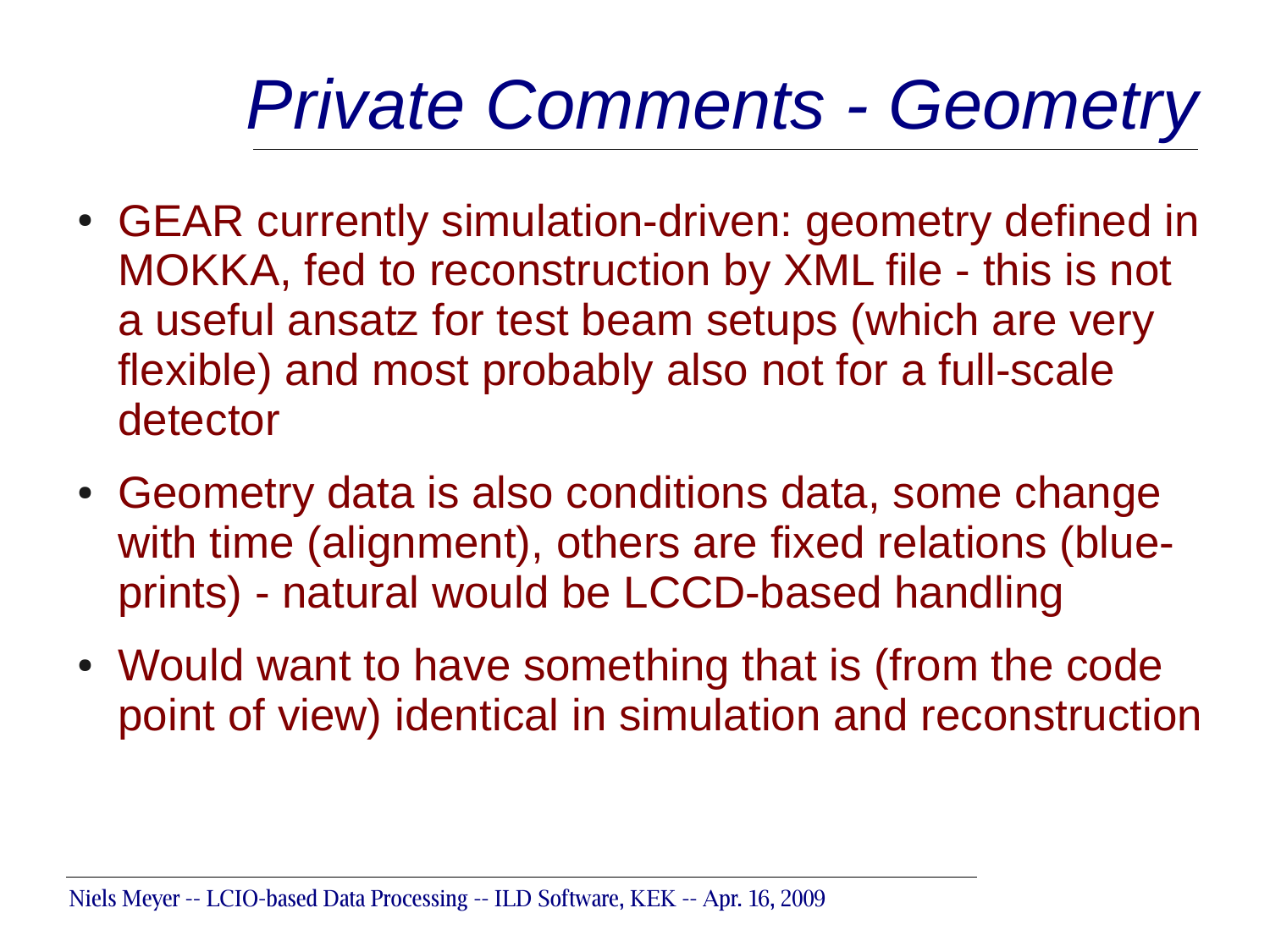#### *Backup Slides*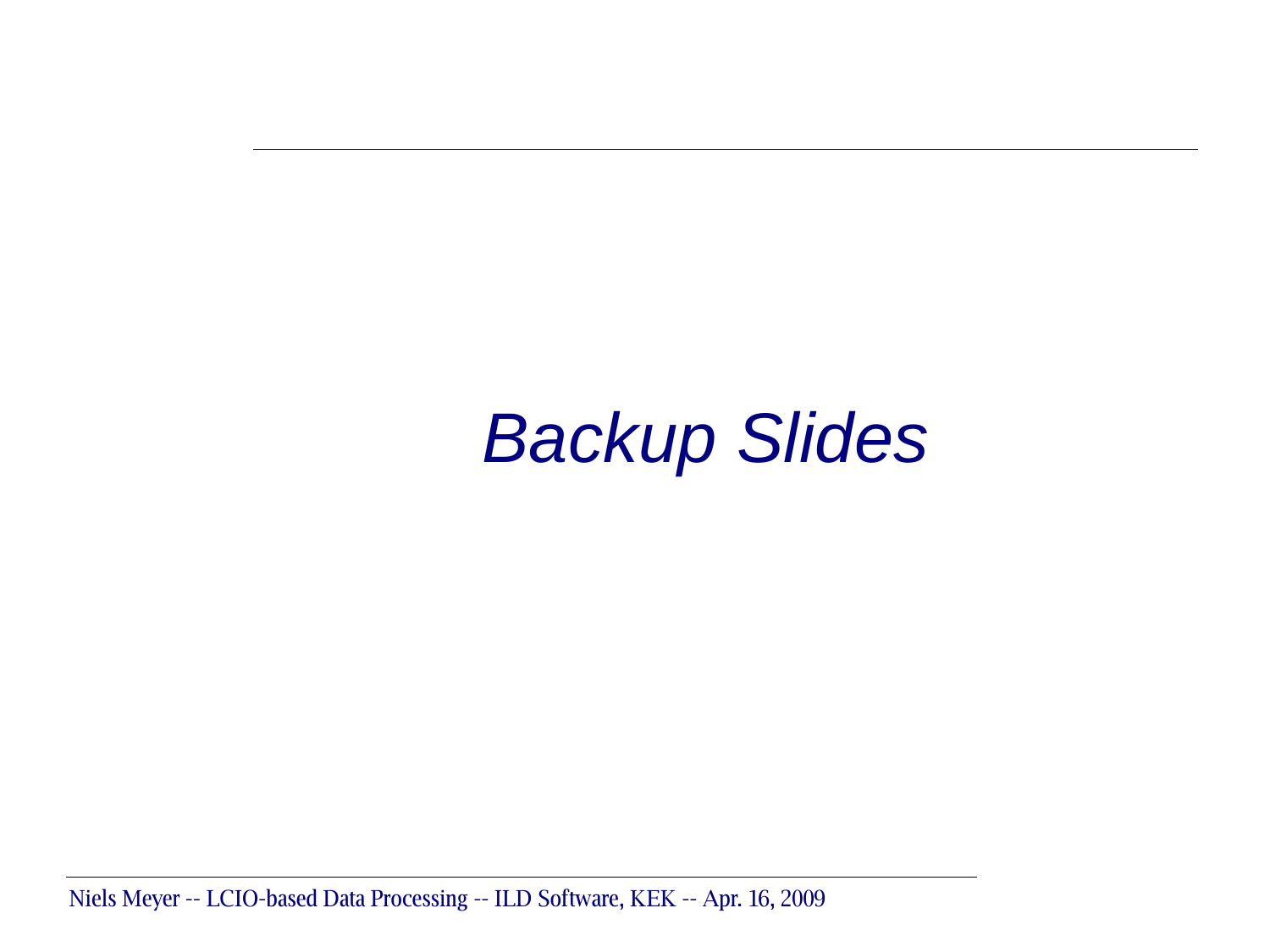#### **EUTelescope**

- Providing the users a set of relevant high level objects (like tracks or space points) to characterize the DUT along with histograms of important figures of merit.
- Collaborating in the development of a common software framework in view of the future Internationa $\S$ Linear Collider experiment.
- Developed within the Software Networking activity, it is based on the official ILC framework: Marlin + LCIO
- EUTelescope is a set of Processors taking to care to handle the data stream from the DAQ to the reconstructed tracks
- Sticking to the ILC de-facto standard offers the possibility to easily use the GRID.

| EUTelescope - Mozilla Firefox <2>                                                                                                                                                                           | $\Box$ $\times$                        |  |
|-------------------------------------------------------------------------------------------------------------------------------------------------------------------------------------------------------------|----------------------------------------|--|
| File Edit<br>View<br>History<br>Bookmarks Tools<br>Help                                                                                                                                                     | <mark>¦</mark> l⊪ antonio.bulgheroni ∙ |  |
| <u>सनि</u> http://www.roma3.infn.it/~bulgheroni/Eut   $\mathbf{v}$  <br>⋗                                                                                                                                   | $G$ Google                             |  |
| □ Vodafone ● unico-lab □ ILC Software □ C++ programming □ Negozi (on line) □ Serie TV<br>MGmail                                                                                                             |                                        |  |
| <b>Related Pages</b><br><b>Namespaces</b><br><b>Files</b><br><b>Directories</b><br><b>Main Page</b><br><b>Classes</b>                                                                                       | Search for                             |  |
| <b>EUTelescope</b>                                                                                                                                                                                          |                                        |  |
| $V00-00-06$                                                                                                                                                                                                 |                                        |  |
| Welcome to the EUTelescope documentation server. This is the place where you can find all the explanation and the<br>examples you may need to run the EUTelescope processors within Marlin.                 |                                        |  |
| If you know already something about this software project, then you can browse the documentation clicking on the<br>button above or putting a keyword in the search field in top right corner of this page. |                                        |  |
| If you feel you don't know enough on the EUTelescope then we encourage you take have a look at the following<br>pages:                                                                                      |                                        |  |
| • Introduction                                                                                                                                                                                              |                                        |  |
| • The preparation steps                                                                                                                                                                                     |                                        |  |
| • The analysis chain                                                                                                                                                                                        |                                        |  |
| <b>• Download and installation</b>                                                                                                                                                                          |                                        |  |
|                                                                                                                                                                                                             |                                        |  |
| If those information are not yet enough, consider contact us on the Linear Collider Forum.                                                                                                                  |                                        |  |
| Generated on Fri Nov 9 12:33:23 2007 by                                                                                                                                                                     |                                        |  |
|                                                                                                                                                                                                             |                                        |  |
| Done                                                                                                                                                                                                        | $M$ 0 toto<br><b>A</b>                 |  |